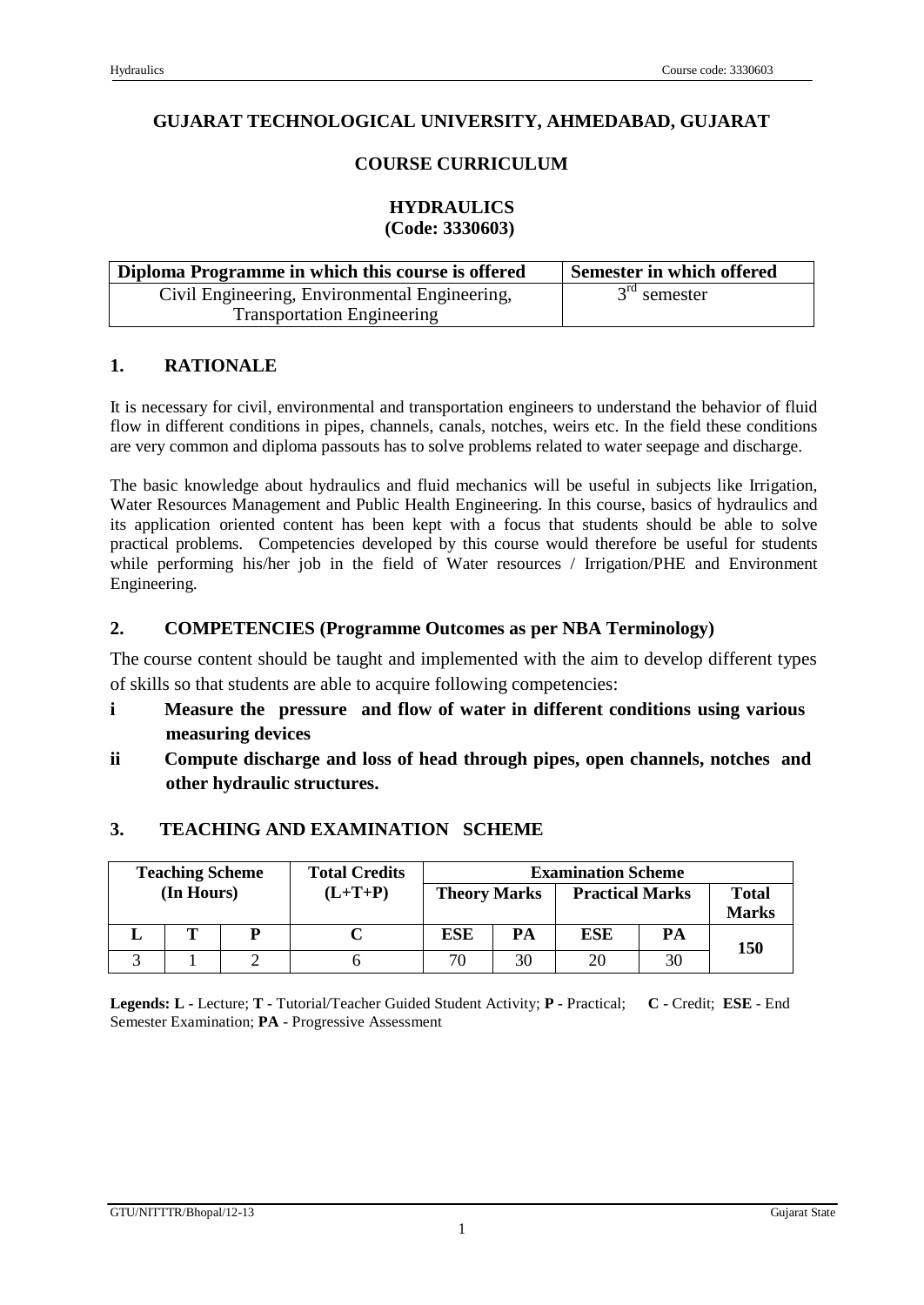# **4. COURSE DETAILS**

|                     | <b>Major Learning</b>         | <b>Topics and Sub-topics</b>                                                                   |
|---------------------|-------------------------------|------------------------------------------------------------------------------------------------|
|                     | <b>Outcomes (Course</b>       |                                                                                                |
| Unit                | <b>Outcomes in Cognitive</b>  |                                                                                                |
|                     | Domain according to           |                                                                                                |
|                     | <b>NBA</b> terminology)       |                                                                                                |
| Unit $-I$           | 1a. Explain the terms         | 1.1 Technical terms used in Hydraulics - Fluid                                                 |
|                     | associated with               |                                                                                                |
| Introduction,       |                               | Mechanics, Hydrostatics, Hydro-kinematics,                                                     |
| <b>Pressure and</b> | Hydraulics                    | Hydro-Dynamics-Ideal and Real Fluid.                                                           |
| pressure            | 1b.Clarify different          | 1.2 Properties of liquid – Viscosity-Density-Specific                                          |
| measurement         | properties of liquid          | Gravity-Surface Tension-Capillarity Vapour                                                     |
|                     | 1c. Describe different        | Pressure-Elasticity.                                                                           |
|                     | types of pressure and         | 1.3 Various types of pressure - Atmospheric Pressure-                                          |
|                     | methods of                    | Gauge Pressure-Absolute Pressure Vacuum                                                        |
|                     | measurement                   | Pressure-Separation Pressure/s                                                                 |
|                     |                               | 1.4 Measurement of pressure/s by different methods                                             |
|                     |                               | 1.5 Measurement of difference of pressure using "U"                                            |
|                     |                               | tube Manometer and inverted "U" tube                                                           |
|                     |                               | Manometer                                                                                      |
| $Unit - II$         | 2a Explain the                | 2.1 Relationship between pressure and depth of liquid                                          |
| <b>Hydrostatics</b> | Relationship between          | 2.1.1 Pressure diagram for different conditions                                                |
|                     | pressure and depth of         | 2.2 Total pressure and center of pressure                                                      |
|                     | liquid                        | 2.2.1 Computation of Total Pressure                                                            |
|                     | 2b.Compute total              | and depth of centre of pressure                                                                |
|                     | Pressure and Centre of        |                                                                                                |
|                     | pressure                      |                                                                                                |
| $Unit - III$        | 3a. Explain different         | 3.1 Types of flow - Laminar --Turbulent --Uniform --                                           |
| <b>Hydro</b>        | types of flow                 | Non-uniform-Steady--Un-steady-Rotational and                                                   |
| kinematics &        | 3b. Derive Continuity         | irrotational --One, Two and Three Dimensional flow                                             |
| Hydrodynam          | Equation                      | 3.2 Reynold's number                                                                           |
| ics                 | 3c. Explain different         | 3.3 Continuity Equation                                                                        |
|                     | kinds of energy               | 3.4 Types of Energy – Potential, Pressure and                                                  |
|                     | 3d Apply Bernoulli's          | kinematics                                                                                     |
|                     | theorem to measure            | 3.5 Bernoulli's Equation and its applications.                                                 |
|                     | the pressure and              | 3.6 Momentum Equation                                                                          |
|                     | Discharge.                    |                                                                                                |
| $Unit - IV$         | 4a. Compute different         | 4.1 Definition and types of orifice                                                            |
| <b>Hydraulic</b>    | <b>Hydraulic Coefficient</b>  | 4.2 Various Hydraulic Coefficient and its relation -                                           |
| icient,             | for different types of        | Coefficient of Contraction, Velocity, Discharge.                                               |
| notches and         | orifice                       | 4.3 Types of notches and weirs                                                                 |
| weirs               | 4b. Identify types of         | 4.4 Computation of discharge through notches                                                   |
|                     | Notches and weirs.            | 4.4.1 Rectangular Notch                                                                        |
|                     |                               | 4.4.2 V -Notch.                                                                                |
|                     | 4c. Calculate discharge       |                                                                                                |
|                     | through notches and<br>weirs. | 4.5 Computation of discharge through weirs<br>4.5.1 Discharge through narrow crested and broad |
|                     |                               |                                                                                                |
|                     |                               | Crested weir.                                                                                  |
|                     |                               | 4.5.2 Discharge through Cipolletti weir.                                                       |
| $Unit - V$          | 5a. Explain Energy            | 5.1 Characteristics of flow through pipes                                                      |
| <b>Flow through</b> | (Head) losses                 | 5.2 Major and Minor Energy (Head) losses in pipe                                               |
| pipes               | 5b. Draw Hydraulic            | Flow-frictional loss, loss of head at entry, exit,                                             |
|                     | Gradient Line (HGL)           | Sudden enlargement and contraction and at bend.                                                |
|                     | and Total Energy Line         | 5.2.1 Computation of major head by Darcy Weisbach                                              |
|                     | (TEL)                         | Equation.                                                                                      |
|                     | 5c. Design Pipeline           | 5.3 Hydraulic Gradient Line (HGL) and Total Energy                                             |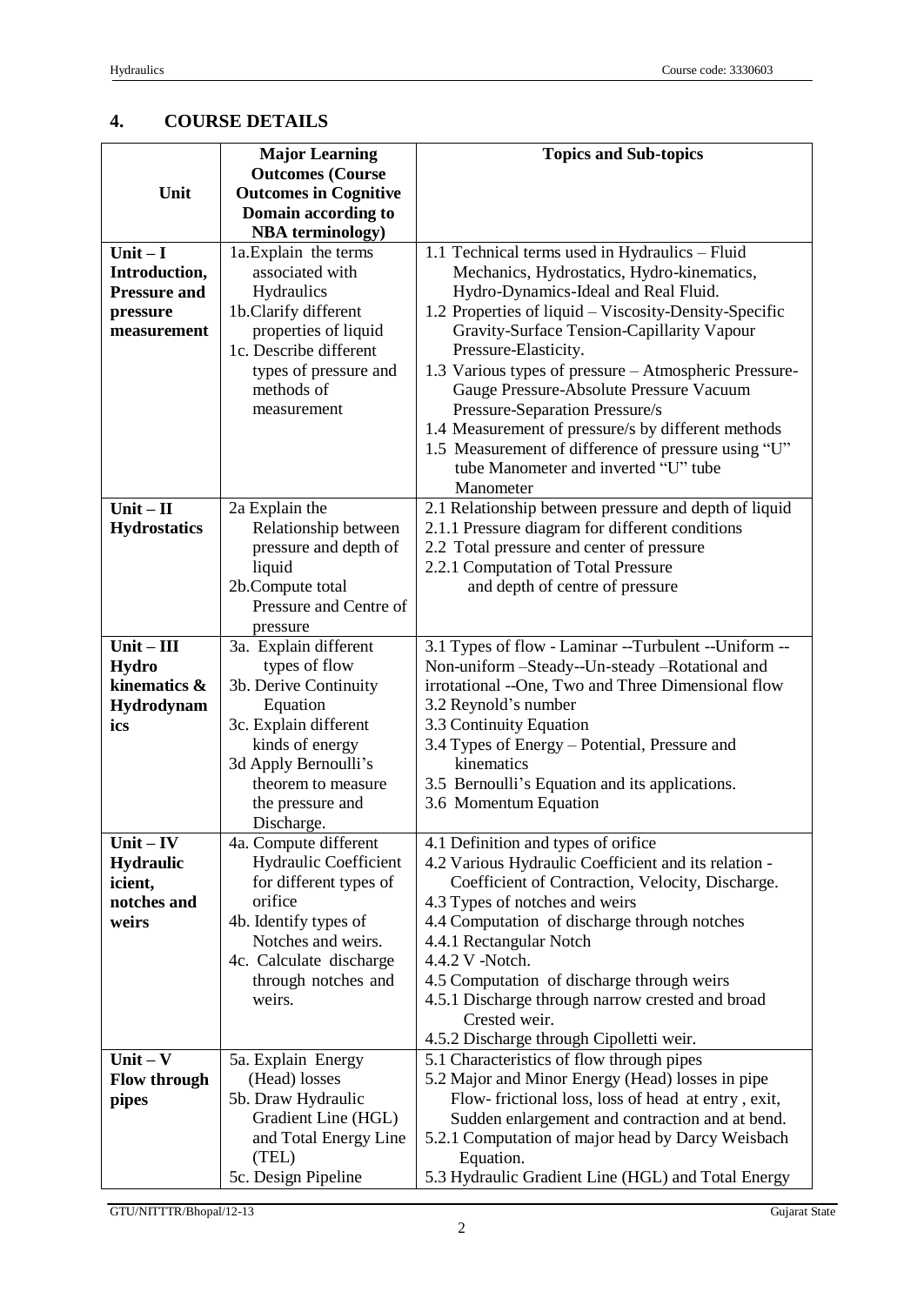| Unit                                                         | <b>Major Learning</b><br><b>Outcomes (Course)</b><br><b>Outcomes in Cognitive</b><br>Domain according to<br><b>NBA</b> terminology)                                     | <b>Topics and Sub-topics</b>                                                                                                                                                                                                                                                                                                                                                                                                                                                                                                                           |  |
|--------------------------------------------------------------|-------------------------------------------------------------------------------------------------------------------------------------------------------------------------|--------------------------------------------------------------------------------------------------------------------------------------------------------------------------------------------------------------------------------------------------------------------------------------------------------------------------------------------------------------------------------------------------------------------------------------------------------------------------------------------------------------------------------------------------------|--|
|                                                              | network using formula<br>and nomogram                                                                                                                                   | Line (TEL)<br>5.4 Design of Pipeline-using formula & Nomogram                                                                                                                                                                                                                                                                                                                                                                                                                                                                                          |  |
| $Unit - VI$<br><b>Flow through</b><br>Open<br><b>Channel</b> | 6a. Analyse uniform flow<br>6b. Understand Specific<br><b>Energy Diagram</b><br>6c. Describe Procedure<br>for measuring<br>Velocity of flow<br>6d. Calculate discharge. | 6.1 Characteristics of open channel flow<br>6.1.1 Comparison of pipe flow and channel flow.<br>6.1.2 Field examples of open channel<br>6.2 Analyse uniform flow<br>6.2.1 Froud's number,<br>6.2.2 Hydraulic mean depth-concept $&$ computation<br>6.2.3 Use of Chezy's and Manning's formulae.<br>6.2.4 Most economical sections of channel<br>6.2.4.1 Rectangular, Trapezoidal and circular shapes.<br>6.3 Specific Energy Diagram<br>6.4 River Gauging<br>6.4.1 Measurement of mean velocity using surface<br>float, velocity rod and current meter. |  |

# **5. SUGGESTED SPECIFICATION TABLE WITH HOURS & MARKS (THEORY)**

| Unit         | <b>Unit Title</b>                                  |                                 | <b>Distribution of Theory Marks</b> |                |            |                              |
|--------------|----------------------------------------------------|---------------------------------|-------------------------------------|----------------|------------|------------------------------|
|              |                                                    | <b>Teaching</b><br><b>Hours</b> | R<br>Level                          | <b>Level</b>   | A<br>Level | <b>Total</b><br><b>Marks</b> |
|              | Introduction, Pressure and<br>pressure measurement |                                 | 3                                   | 4              | 4          | 11                           |
| $\mathbf H$  | Hydrostatics                                       | 5                               | $\mathcal{R}$                       | 4              |            | 7                            |
| III          | Hydro kinematics &<br>Hydrodynamics                | 8                               | $\mathcal{D}_{\mathcal{L}}$         |                |            | 16                           |
| IV           | Hydraulic coefficient,<br>notches and weirs        | 8                               | $\mathcal{D}_{\mathcal{L}}$         | 5              |            | 14                           |
| V            | Flow through pipes                                 | 7                               | 3                                   | $\overline{4}$ | 4          | 11                           |
| VI           | Flow through Open<br>Channel                       |                                 | 3                                   | 4              | 4          | 11                           |
| <b>Total</b> |                                                    | 42                              | 70<br>16<br>28<br>26                |                |            |                              |

Legends: R = Remember; U = Understand; A = Apply and above levels (Bloom's revised taxonomy)

**Note:** This specification table shall be treated as a general guideline for students and teachers. The actual distribution of marks in the question paper may vary slightly from above table.

# **6. SUGGESTED LIST OF EXERCISES/PRACTICAL**

The practical/exercises should be properly designed and implemented with an attempt to develop different types of practical skills (Course Outcomes in psychomotor and affective domain) so that students are able to acquire the competencies (Programme Outcomes). Following is the list of practical exercises for guidance.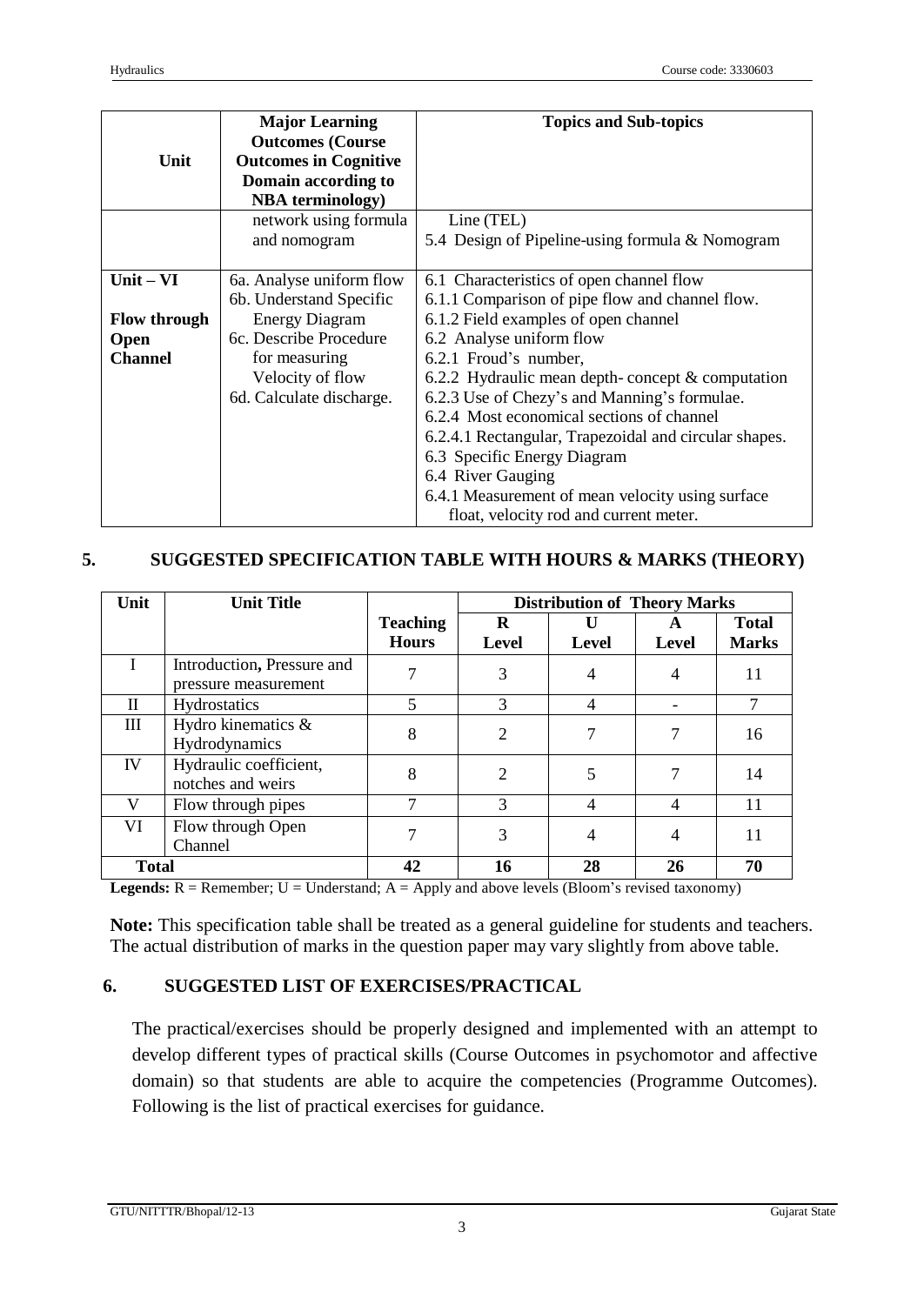.

**Note**: Here only Course Outcomes in psychomotor domain are listed as practical/exercises. However, if these practical/exercises are completed appropriately, they would also lead to development of Programme Outcomes/Course Outcomes in affective domain as given in a common list at the beginning of curriculum document for this programme. Faculty should refer to that common list and should ensure that students also acquire those Programme Outcomes/Course Outcomes related to affective domain.

| S. No.         | Unit<br>No.                                                                         | <b>Practical/Exercise (Course Outcomes in Psychomotor</b><br>Domain according to NBA terminology)                                     | Apprx.<br>Hrs.<br><b>Required</b> |
|----------------|-------------------------------------------------------------------------------------|---------------------------------------------------------------------------------------------------------------------------------------|-----------------------------------|
| $\mathbf{1}$   | $\mathbf I$                                                                         | Measure the pressure of water in pipe using<br>(a) Piezometer (b) Different types of manometers                                       | $\overline{4}$                    |
| $\overline{2}$ | $\rm III$                                                                           | Determine discharge through a given venturimeter.                                                                                     | $\overline{4}$                    |
| 3              | IV                                                                                  | Determine coefficient such as Cc, Cv, and Cd for different<br>types of orifices                                                       | $\overline{4}$                    |
| $\overline{4}$ | ${\rm IV}$                                                                          | Compute coefficient of discharge for V notch and<br>Preparation of calibration graph for interpolation and<br>extrapolation           | $\overline{4}$                    |
| 5              | IV                                                                                  | Compute coefficient of discharge for Rectangular notch<br>and Preparation of calibration graph for interpolation and<br>extrapolation | $\overline{4}$                    |
| 6              | $\mathbf{V}$                                                                        | Determine loss of head in various diameter of pipes and<br>effect of material of pipe on loss of head                                 | $\overline{4}$                    |
| $\overline{7}$ | III                                                                                 | Demonstrate functioning of Bernoulli's Appratus                                                                                       | $\overline{2}$                    |
| 8              | III                                                                                 | Demonstrate use of Reynold's number                                                                                                   |                                   |
|                |                                                                                     | <b>Total</b>                                                                                                                          | 28                                |
|                |                                                                                     | <b>TUTORIALS</b>                                                                                                                      |                                   |
| 1              |                                                                                     | Solve numerical problems based Pressure measurement                                                                                   | $\boldsymbol{2}$                  |
| $\overline{2}$ | $\mathbf{I}$                                                                        | Solve numerical problems based on Hydrostatics                                                                                        |                                   |
| $\overline{3}$ | III                                                                                 | Solve numerical problems based on Hydrodynamic and                                                                                    |                                   |
|                | Hydro kinematics                                                                    |                                                                                                                                       |                                   |
| $\overline{4}$ | Solve numerical problems based on Hydraulic coefficient,<br>IV<br>notches and weirs |                                                                                                                                       | $\overline{2}$                    |
| $\mathfrak{S}$ | V                                                                                   | Solve numerical problems based on Flow through pipes<br>$\boldsymbol{2}$                                                              |                                   |
| $\overline{6}$ | VI                                                                                  | Solve numerical problems based on Flow through Open<br>Channel                                                                        |                                   |
|                |                                                                                     | <b>Total</b>                                                                                                                          | 14                                |

# **7. SUGGESTED LIST OF STUDENT ACTIVITIES**

Following is the list of proposed student activities like:

- 1. Student will visit nearby Canal Structure and Submit report consisting flow data, cross sections, hydraulic data etc. for the same.
- 2. Student will Survey an industry / Department for handling or using pressure measuring devices.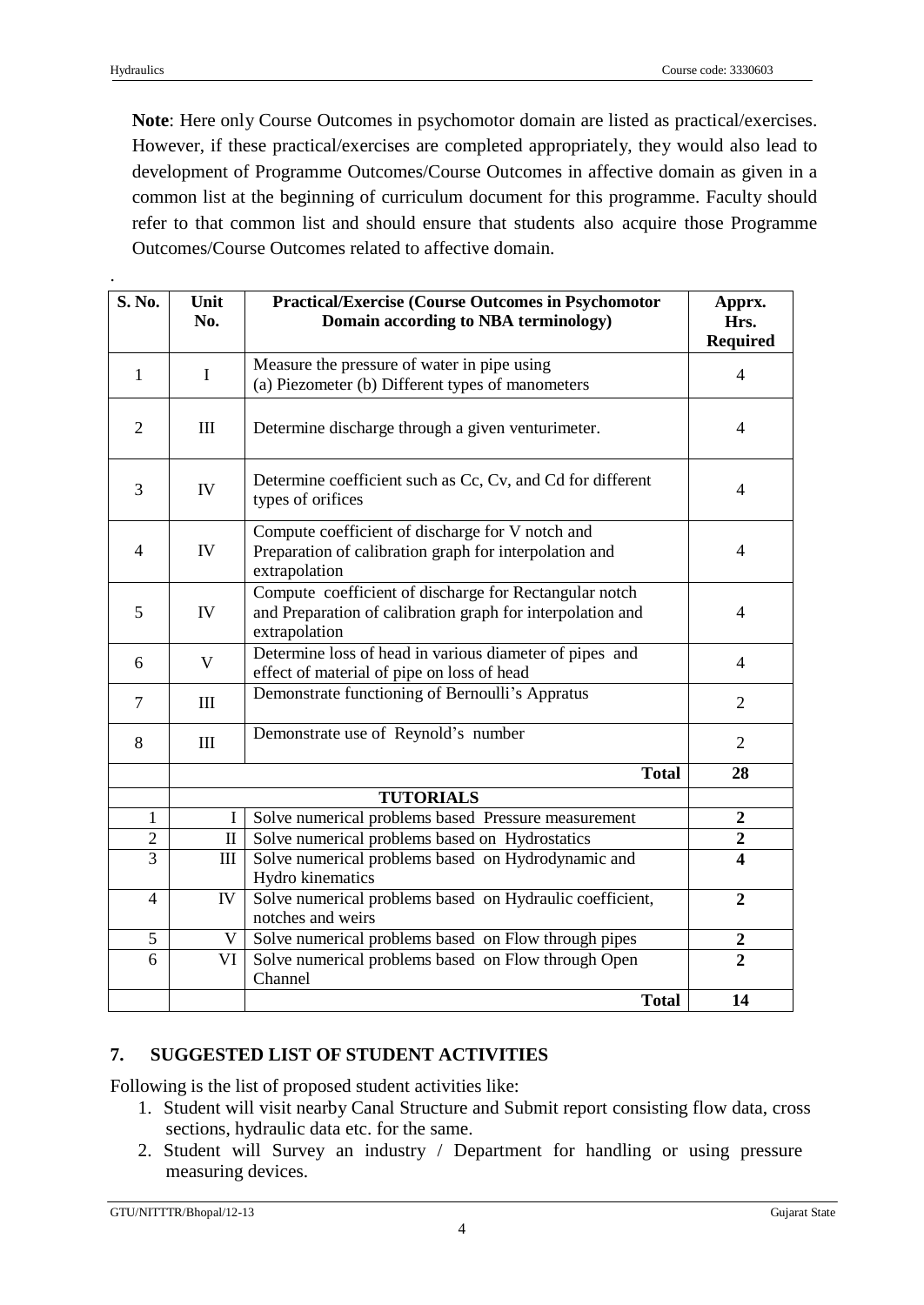3. Student will carry out market survey for pipes of different materials.

## **8. SPECIAL INSTRUCTIONAL STRATEGIES (If Any)**

- i. Use demonstration, video/animation films field/industry visit for explaining complex/abstract concepts of Hydraulics.
- ii. This course requires lot of practice on numerical. Students may be asked to solve the numerical during lecture periods and tutorial periods, in addition home assignments may be given. To avoid copying by students each problem must have different parameters for each student or at least there may be five to six sets of problems with different values., In other words each student will get same problem but with varied parameters. (Values of pressure, volume, flow, force, distance, speed etc may be different for each student)

### **9. SUGGESTED LEARNING RESOURCES**

### **(A)List of Books:**

| S.<br>No.        | <b>Title of Books</b>                                | Author           | <b>Publication</b>          |
|------------------|------------------------------------------------------|------------------|-----------------------------|
|                  | Hydraulics, Fluid Mechanics and<br>Hydraulic machine | S.Ramamrutham    | Dhanpat Rai                 |
|                  | Hydraulics, Fluid Mechanics and<br>Hydraulic machine | R. S. Khurmi     | S.Chand                     |
| $\overline{2}$   | Hydraulics, Fluid Mechanics and<br>Hydraulic machine | R K Bansal       | S.Chand                     |
| 3.               |                                                      |                  |                             |
| $\overline{4}$ . | <b>Fluid Mechanics</b>                               | A K Jain         | Khanna Publishers           |
| 5.               | Journal of experiments in Hydraulics                 | Rao and Hasan    | New Height                  |
| 6.               | <b>Hydraulic laboratory</b>                          | Rao and Hasan    | New Height                  |
| 7.               | <b>Fluid Mechanics</b>                               | Dr.M.L.Mathur    | Std.Publication             |
| 8                | Fluid Mechanics & Hydraulics                         | S.C.Gupta        | <b>Pearson Education</b>    |
| 9.               | Hydraulics and Hydraulic machine                     | Prof.V.P.Priyani | <b>Charotar Publication</b> |

## **B. List of Major Equipment/Materials**

- 1. Piezometer 2. U-Tube Manometer 3. Ventutrimeter 4. V-notch
- 5. U-notch 6. Pipes- PVC, G.I., 7. Measuring Tank 8. Stop Watch
	-

9. Gauge 10. Mercury

Or Hydraulic Bench equipped with all above equipments